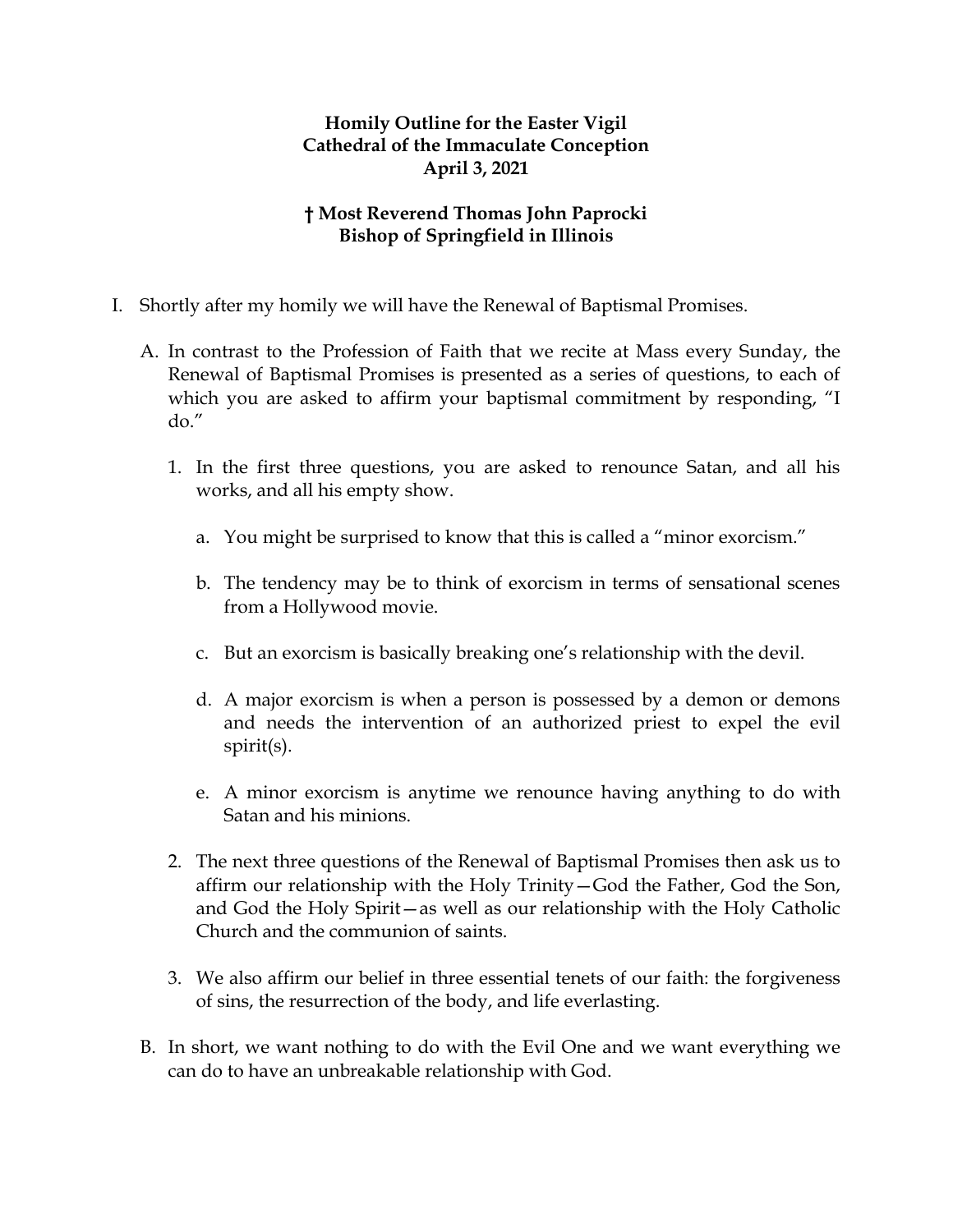- 1. Belief in the forgiveness of sins is harder for many people than you may think; even after confessing their sins and receiving absolution in the Sacrament of Penance, some people have a hard time believing that God has truly forgiven their sins.
	- a. Judas could not believe that God would ever forgive his betrayal of Christ, and so he hung himself.
	- b. Peter came to believe in our Lord's forgiveness and experienced the Lord's divine mercy and loving compassion.
- 2. Disbelieving in the forgiveness of sins is a sin of despair, which is a sin against the First Commandment, which calls us to place our hope in God alone (cf. *Catechism of the Catholic Church*, n. 2091).
- II. We must also reflect on what it means to believe in the resurrection of the body and life everlasting.
	- A. The resurrection of the body that we profess in the last question of the Renewal of Baptismal Promises is about our resurrection, not about the resurrection of Jesus, which was addressed in the previous question about our belief in Jesus Christ, who "suffered death and was buried, rose again from the dead, and is seated at the right hand of the Father."
	- B. To whom does this "resurrection of the dead" refer?
		- 1. Jesus taught that "all who are in the tombs will hear his voice and will come out, those who have done good deeds to the resurrection of life, but those who have done wicked deeds to the resurrection of condemnation" (John 5:28-29).
		- 2. Contrary to what the Church has taught through most of her history, in recent years some theologians and Christian denominations, such as the Unitarians and Universalists, have suggested that no one is in hell, but everyone will go to heaven. This is called universal salvation.
		- 3. Our Lord's reference to "the resurrection of condemnation" indicates rather clearly that not everyone will go to "the resurrection of life," but only "those who have done good deeds."
		- 4. Jesus also states elsewhere in the Bible, "But I tell you, if you do not repent, you will all perish" (Luke 13:3).